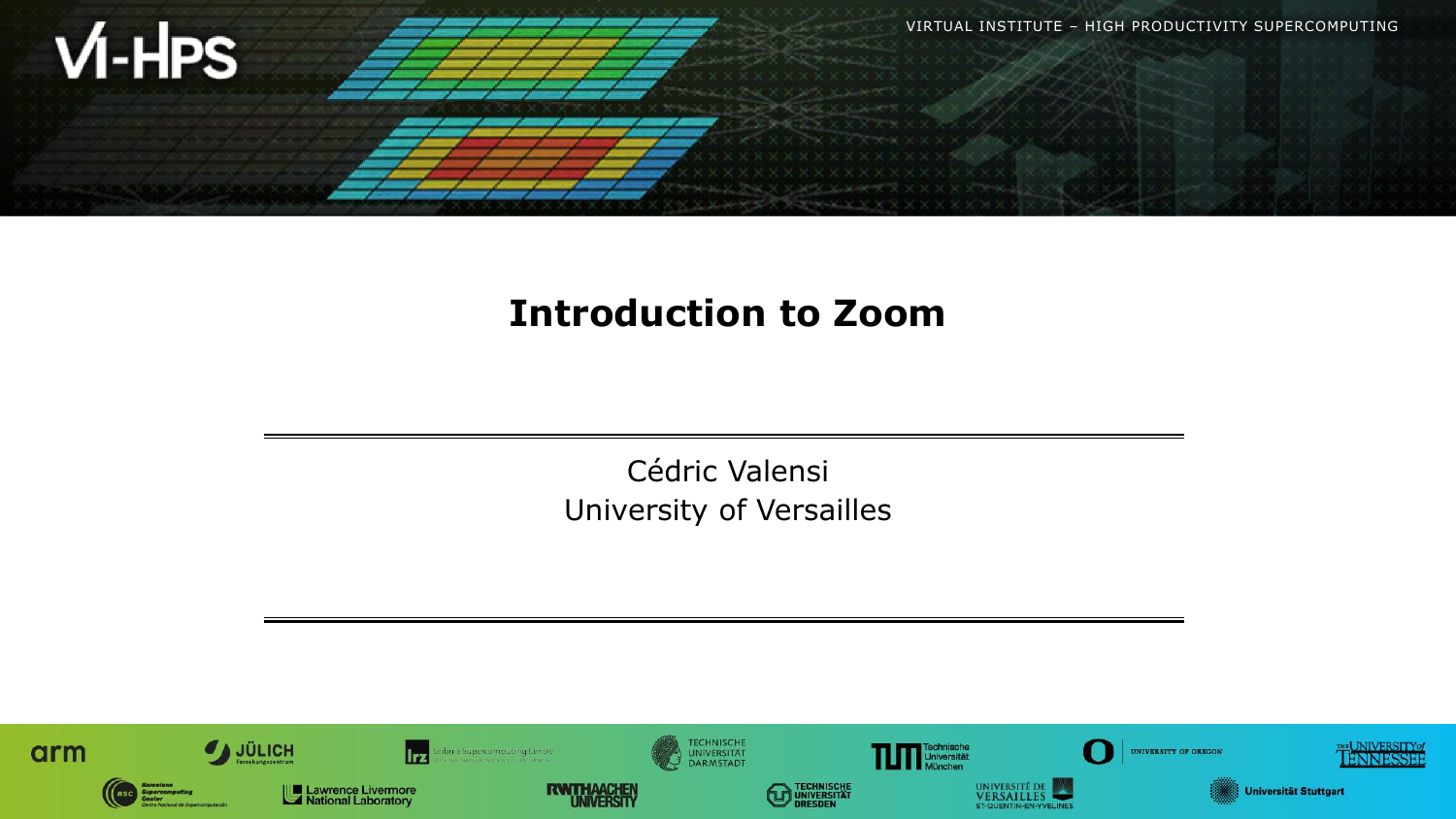# **Generalities**

- Connecting to Zoom is possible through the Browser plugin or Desktop app
	- No Zoom registration required in either case
	- **•** If possible, using the latest version of the desktop app is recommended for a smoother call experience (download at [https://zoom.us/download\)](https://zoom.us/download)
- **If possible, use a double screen or connect through an additional computer** 
	- **Easier for following hands-ons**
- **.** Please use your full name as your Zoom screen name
	- E.g. use "John Smith", not "SMITH", "Jsmith", "JohnS", …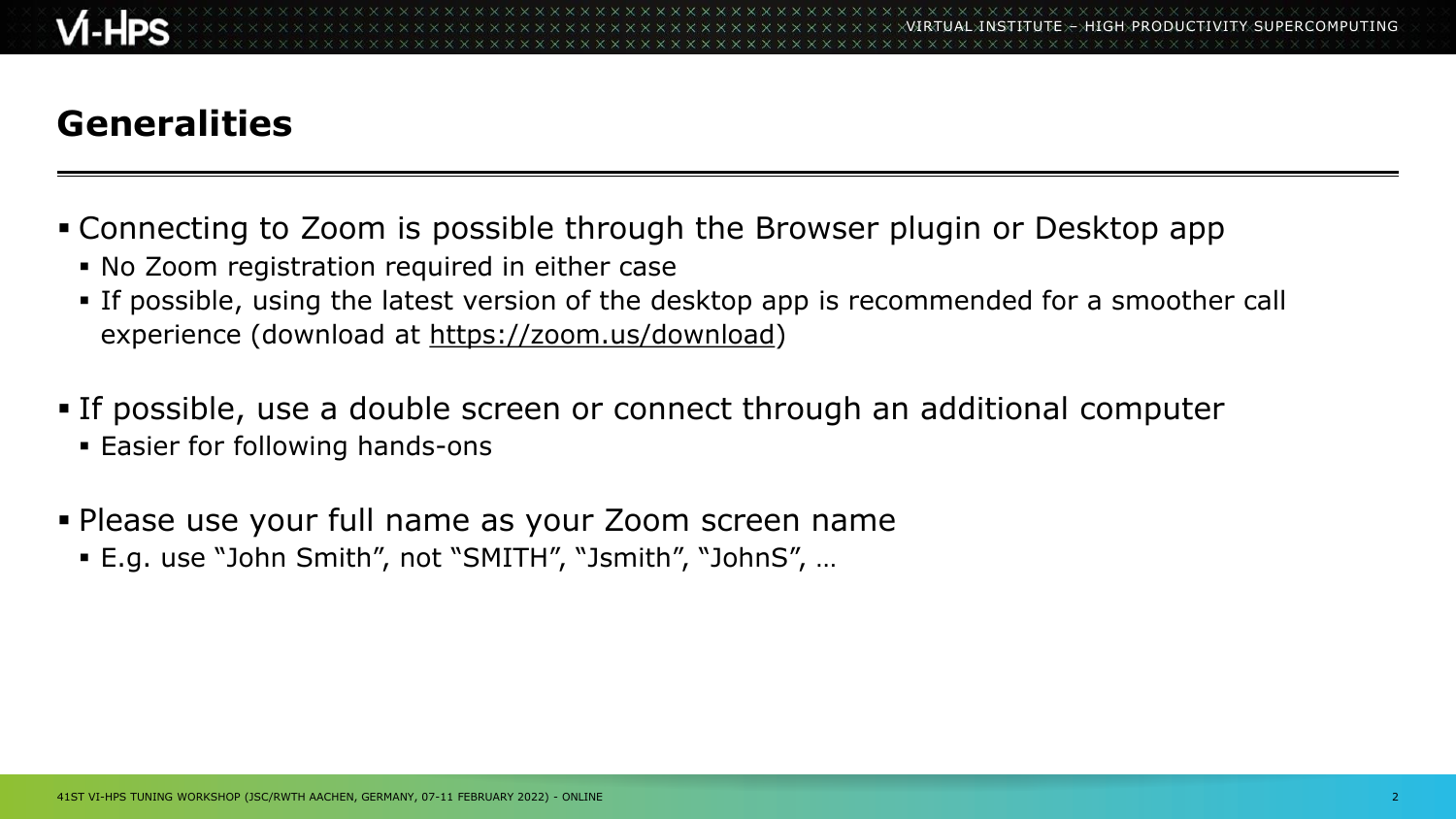**XXXXXXXXXXXX** VIRTUAL INSTITUTE – HIGH PRODUCTIVITY SUPERCOMPUTING

### **Changing your screen name**

**.** Display participants list



**.** In the participants list, hover the mouse over your name and select "More", then "Rename", then type your new screen name

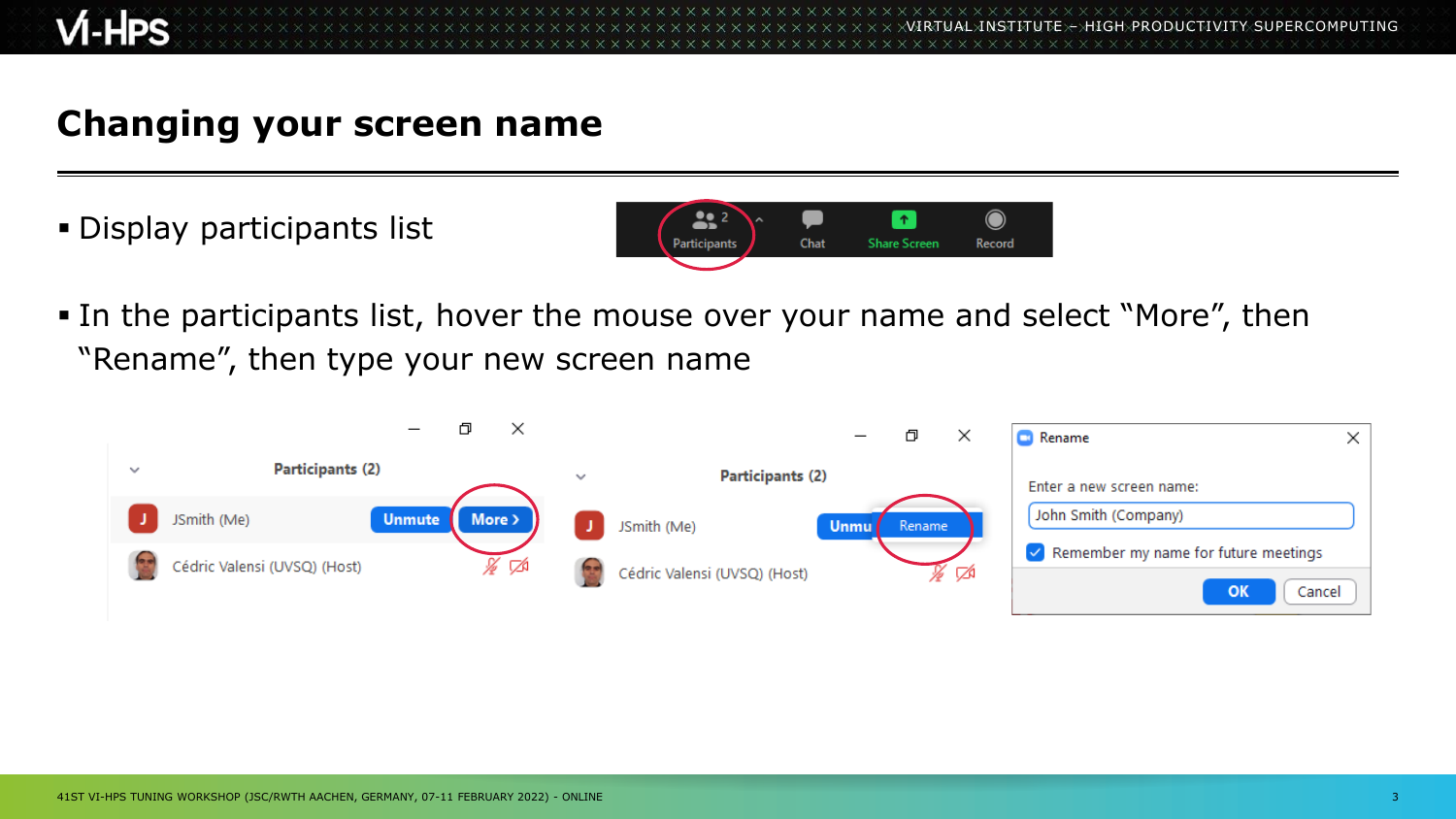

## **Interaction**

▪ Feedback buttons available on the Participants List or the Status Bar (depending on your Zoom App version)



**.** Don't hesitate to use them to provide your feedback!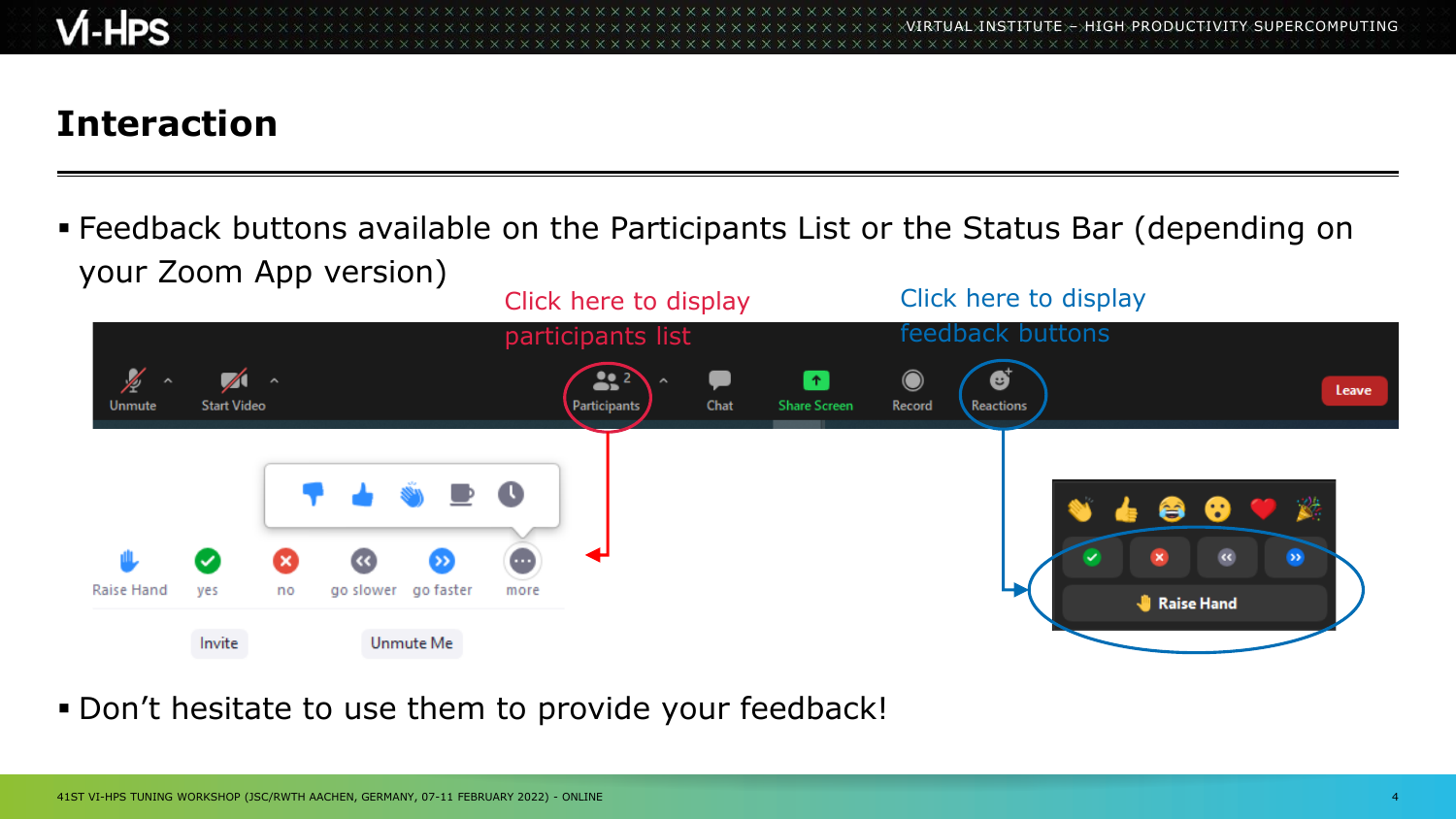

xxxxxxxxxxxxxxxxxxxxxxxxxxxxxxxxxx VIRTUAL INSTITUTE – HIGH PRODUCTIVITY SUPERCOMPUTING xxxxxxxxxxxxxxxxxxxxxxxxxxxxxx

### **Zoom main window**

#### **• Changing windows size**



#### Windowed mode **Full screen** Full screen Minimised mode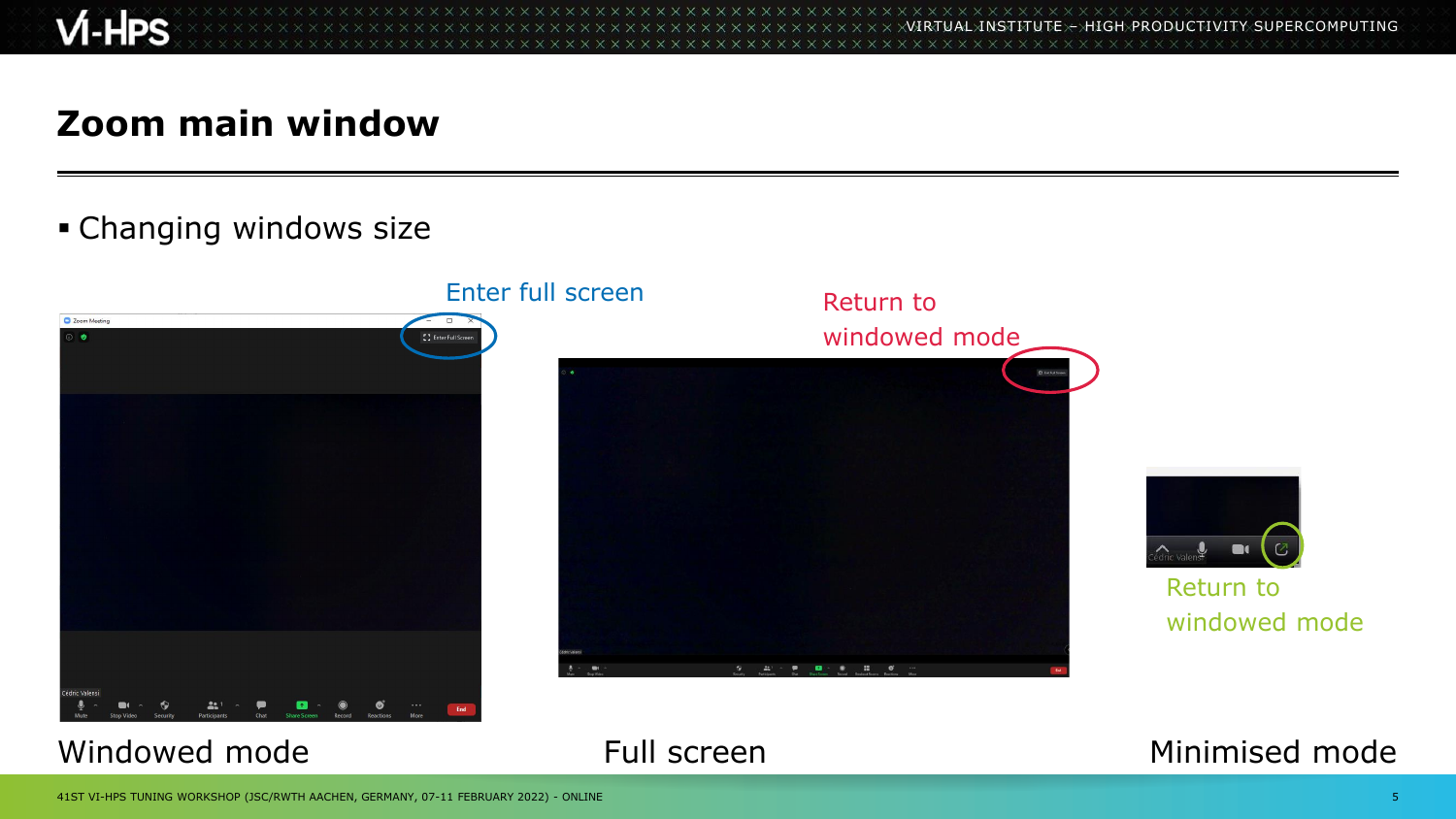## **Breakout Rooms**

- **EXA** Hands-on sessions will take place in breakout rooms
- You will be invited to a breakout room before the first hands-on session of the day ▪ Do not switch to the breakout rooms before the hands-on sessions start!
- Organisers will periodically check the breakout rooms and notify the relevant instructors when their assistance is required
- **Breaks will take place in the main plenary session**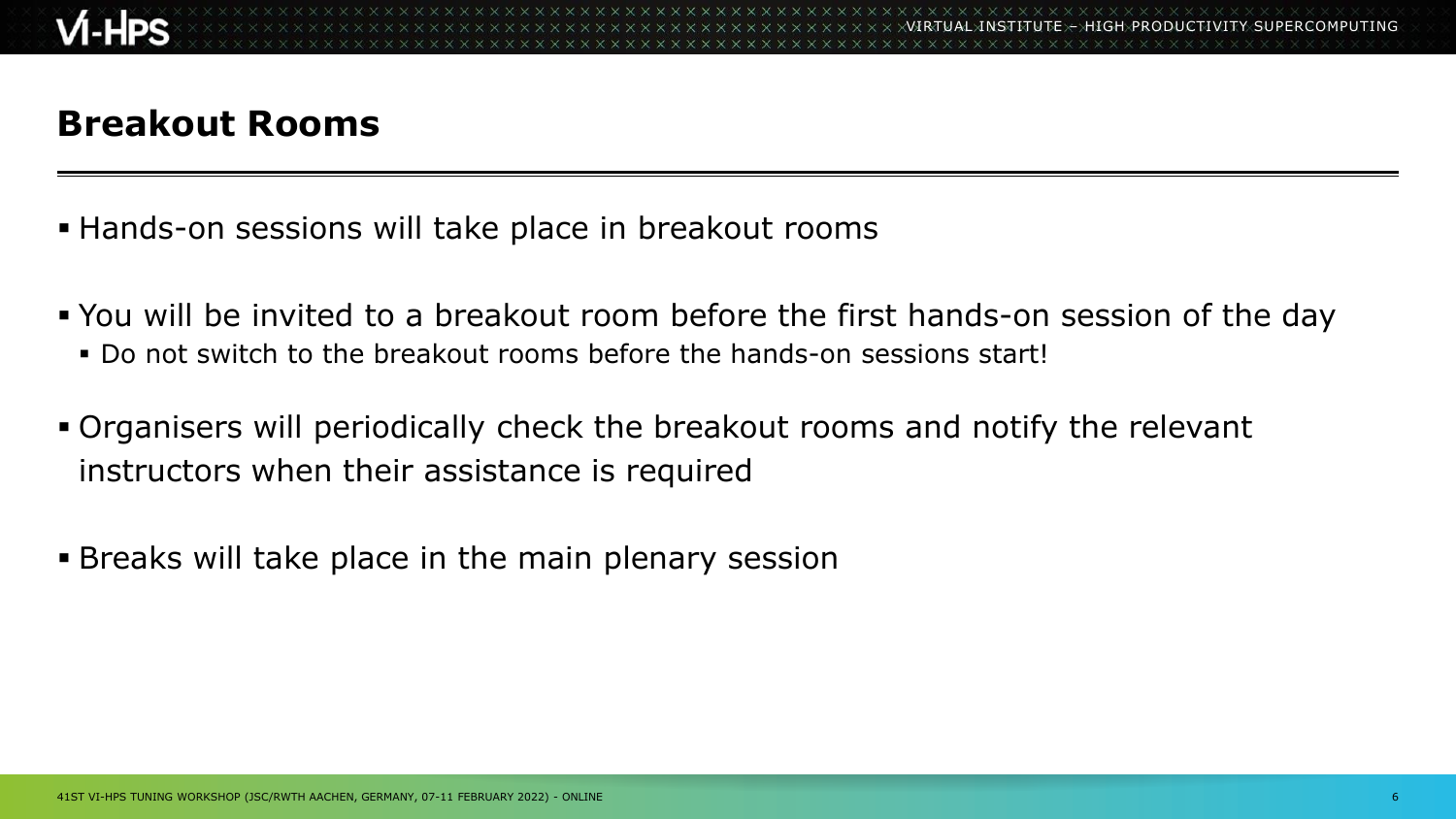VIRTUAL INSTITUTE – HIGH PRODUCTIVITY SUPERCOMPUTING

### **Breakout Rooms**

- **This box signals that you have been** invited to a breakout room.
	- Click "Later" to remain in the main session
		- Clicking "Join" will send you to the breakout room immediately

■ Once you have been invited to a breakout room, you can access it by clicking "Breakout Rooms", then "Join Breakout Room"

▪ Connecting to a breakout room usually takes less than 10s



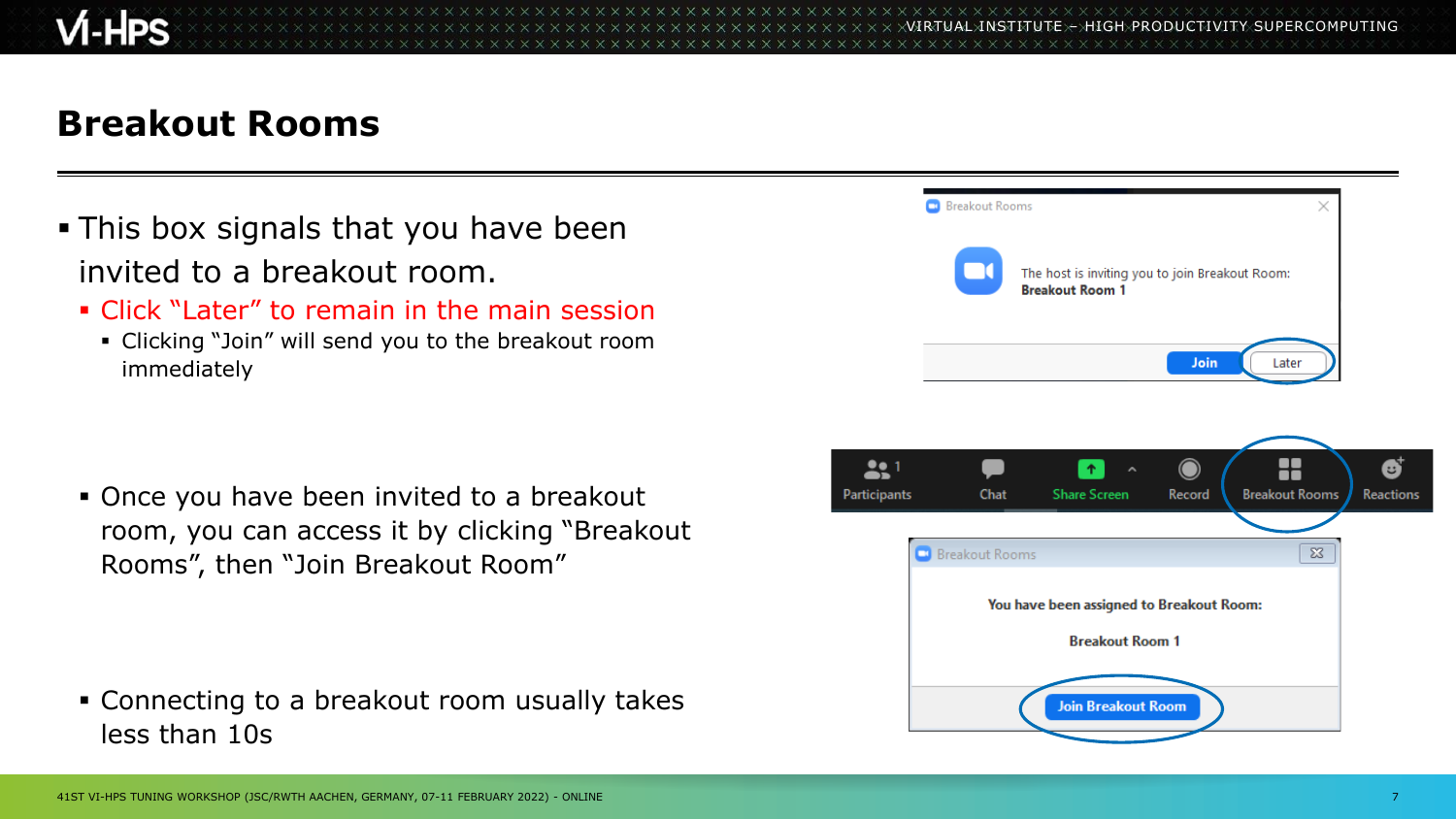**x x x x x x x x x x x x x x** VIRTUAL INSTITUTE – HIGH PRODUCTIVITY SUPERCOMPUTING

### **Breakout Rooms**

**ELEAVING A SET AND LEAK LEAK COM AND FIGURE IS A LEAK CONCOCO ESSECT** 



#### ▪ **Make sure to select "Leave Breakout Room"**

▪ "Leave Meeting" will kick you out of the conference

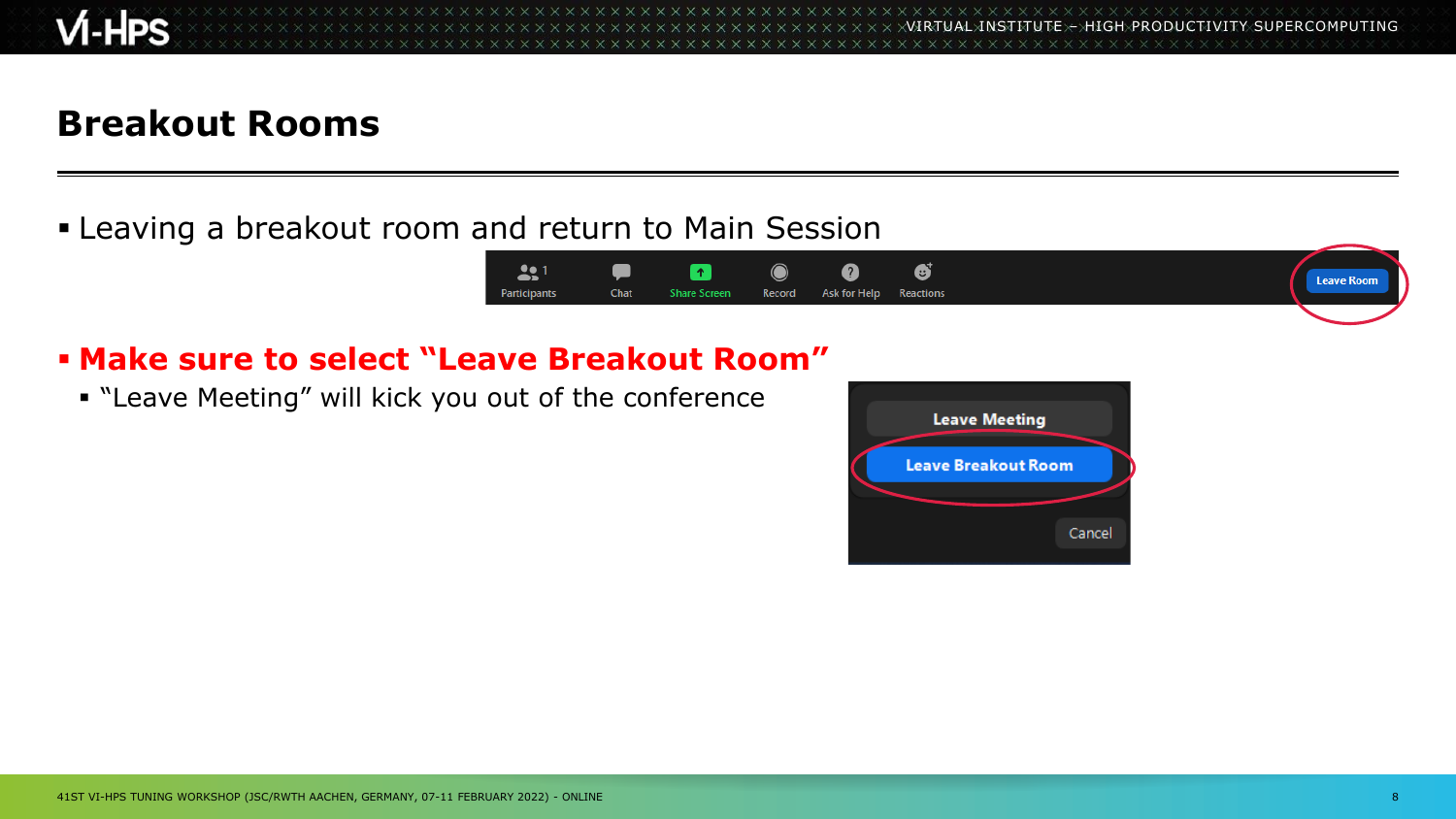VIRTUAL INSTITUTE – HIGH PRODUCTIVITY SUPERCOMPUTING

### **For instructors: switching between breakout rooms**

**.** Open the breakout rooms menu

▪ Click "Join" to select room to switch to

| 221                          |      | $\,$ $\,$<br>$\hat{\phantom{a}}$ | $\bigcirc$ |                                    |
|------------------------------|------|----------------------------------|------------|------------------------------------|
| Participants                 | Chat | <b>Share Screen</b>              | Record     | <b>Breakout Rooms</b><br>Reactions |
| Breakout Rooms - In Progress |      |                                  | $\times$   |                                    |
| Breakout Room 2              |      |                                  | Leave      |                                    |
| · Cédric Valensi             |      |                                  |            | Join Breakout Room 1?              |
| Breakout Room 1              |      |                                  | Join       | Yes<br>No                          |
|                              |      |                                  |            |                                    |
|                              |      |                                  |            |                                    |
|                              |      |                                  |            |                                    |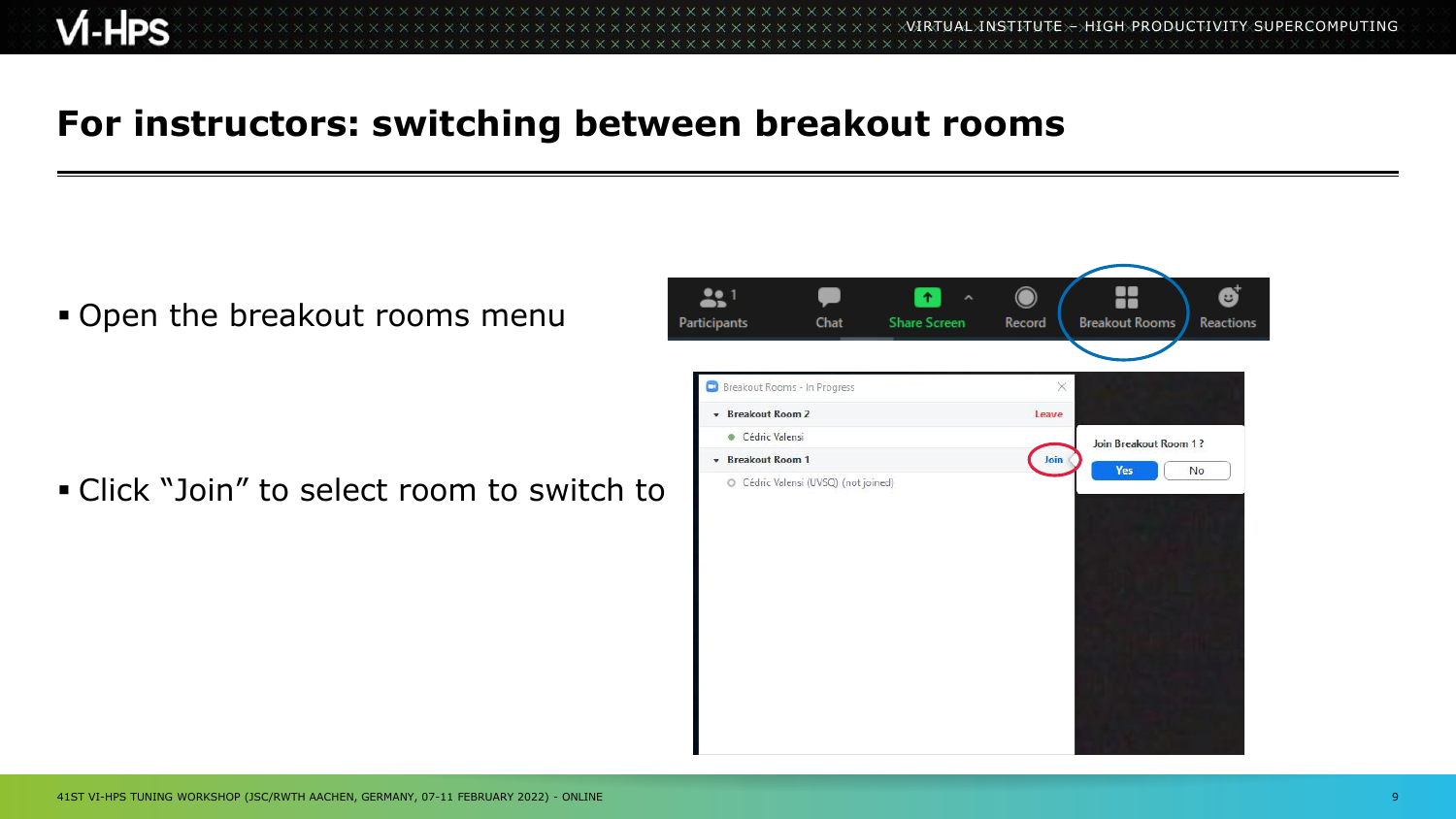

VIRTUAL INSTITUTE – HIGH PRODUCTIVITY SUPERCOMPUTING x x x x x x x x x x

#### **Sharing your screen**

**E** Click "Share Screen"



**Example 2 Select the window you want to share** (or the whole desktop)

| Select a window or an application that you want to share |                                                                                                                                                                                                                                                                     |               | ×            |
|----------------------------------------------------------|---------------------------------------------------------------------------------------------------------------------------------------------------------------------------------------------------------------------------------------------------------------------|---------------|--------------|
|                                                          | <b>Basic</b>                                                                                                                                                                                                                                                        | Advanced      |              |
| The control application of                               |                                                                                                                                                                                                                                                                     | Ę.<br>$\circ$ |              |
| <b>Screen</b>                                            | Whiteboard                                                                                                                                                                                                                                                          | iPhone/iPad   |              |
| <b>A MALASKA</b><br>vihps_inst01@login01:~               | $\begin{array}{ll} \text{In the case of the first case, and so, we have a point of the second case.} \\ \text{In the case of the second case, we have a point of the second case.} \end{array}$<br>Gas 1<br><b>MARK AN</b><br>new 5 - Notepad++<br>f <del>l++</del> |               |              |
| Share computer sound<br>$\Box$                           | Optimize Screen Sharing for Video Clip                                                                                                                                                                                                                              |               | <b>Share</b> |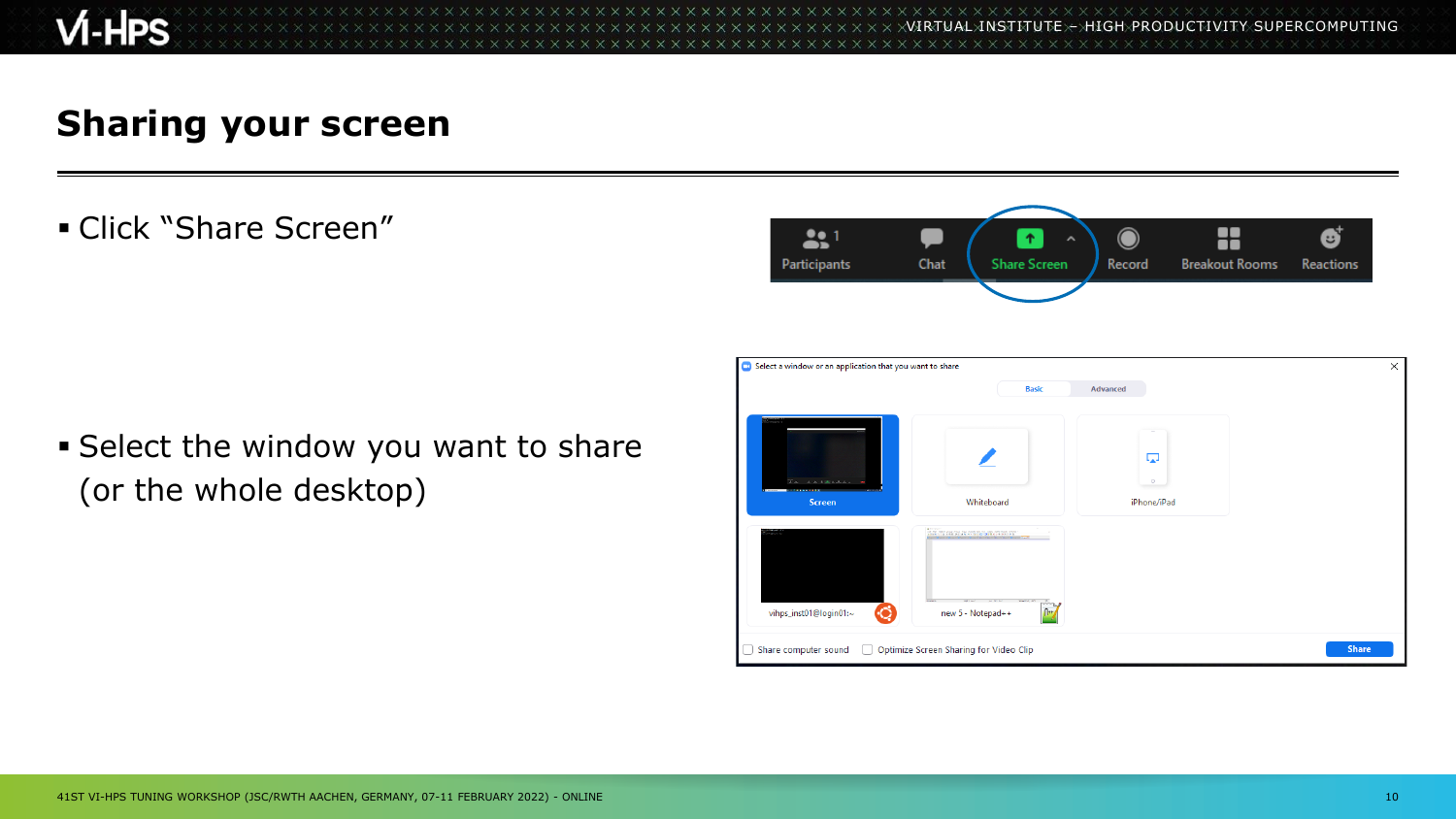# $M-HPS$

**XXXXXXXXXXXX** VIRTUAL INSTITUTE – HIGH PRODUCTIVITY SUPERCOMPUTING

### **Sharing your screen**